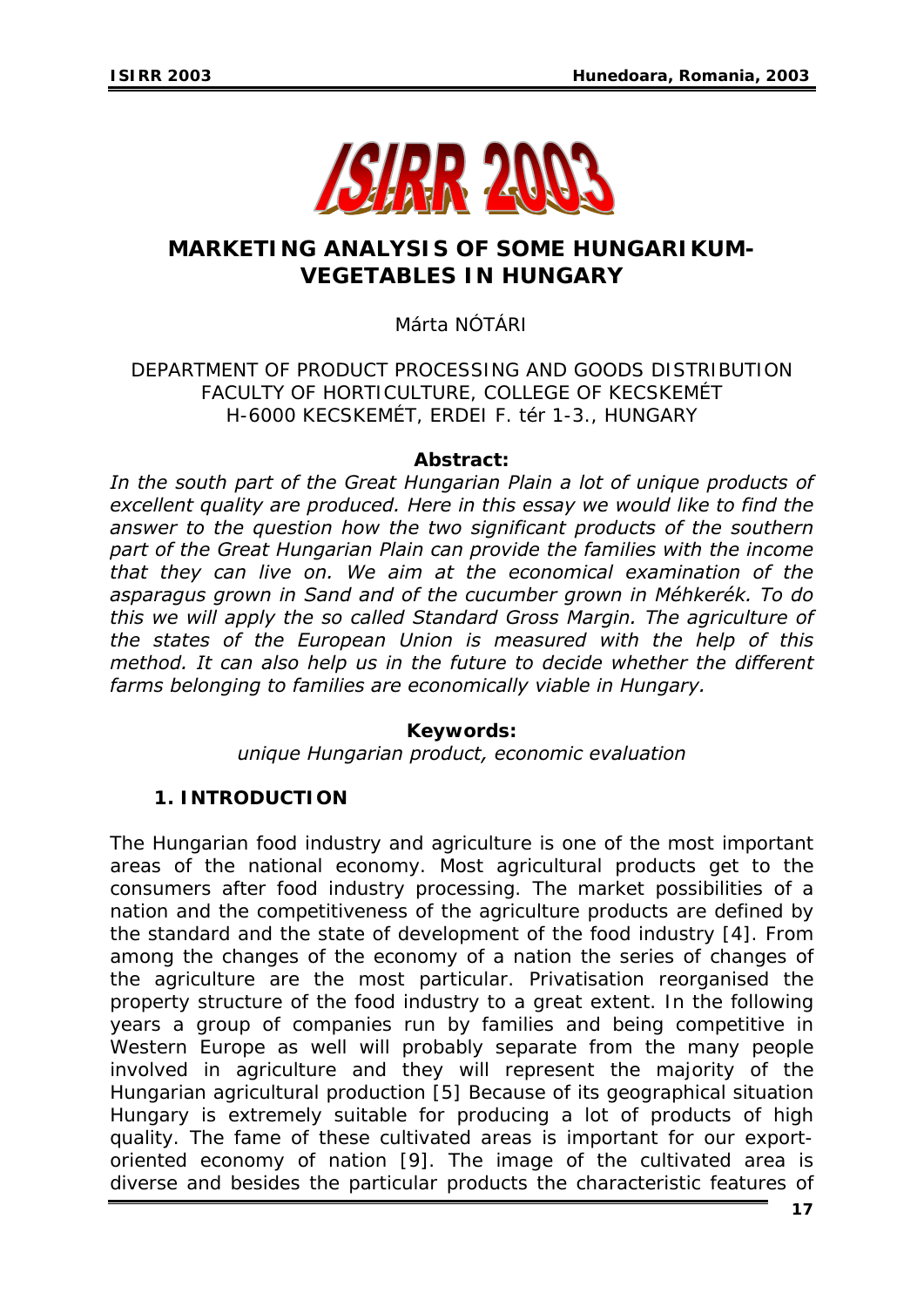the area, the atmosphere of the place, the characteristic features of the people living there, the past and the history of the area also play a significant role. In case of the unique Hungarian products processed here the consumers have to be familiar with the quality and have to recognise it [2].

## **2. MATERIAL AND METHODS 2.1. THE STANDARD GROSS MARGIN (SGM)**

 Our calculations were carried out with the help of a method worked out and applied in the European Union. In the European Union the agricultural enterprises have been regularly assessed (since 1966) and comparative data have been given to the decision-making organisations of the Union. Because of the number and the variations of the enterprises more than one form of measuring was applied such as the territory of the factory, the number of the employees, the number of the animals bred and the price of the products sold. As it was experienced the achievement of the agriculture in a state could not have been defined by these forms of measuring and by the combination of them. Similar to this they were not sufficient to determine the economic size of an enterprise and to compare the different factories from economic aspect [7].

The unified classification system (the economy typology) was accepted in 1978 that pays attention to two aspects, the type of farming (the structure of production) and the size of the economy. In order to define the economic size the Standard Gross Margin (SGM) was worked out [6]. The natural data referring to the structure of the factory cannot say anything about the achievement of the agriculture of a country and they are not good for economic comparing. The size of the factory is defined the best of all by the potential profitable capacity which equals with the total standard gross margin (SGM) of the particular factory which is the same as the added value (Agriculture in the European Union 2001, European Commission ).

## **2.2. THE CALCULATION OF THE STANDARD GROSS MARGIN**

According to the regulations of the European Union, in cultivation of plants the costs of the seeds, the propagation, the artificial fertilizers, the insecticides, the heating, the irrigation, the processing, the classification, the packing, the insurance and other variable costs that are connected with the particular production activity have to be taken into consideration among the direct variable expenses. The indirect variable costs are also defined. The variable expenses in connection with the machines belonging to the factory (such as fuel, lubricants, repairing costs) are listed here. These two groups together mean the variable costs of the economy. It does not include the costs of amortization and the rent of the agricultural land. This method takes into consideration every wages and their complementary costs as constant expenses without paying attention to whether they were paid to the owner of the farm or to a family member or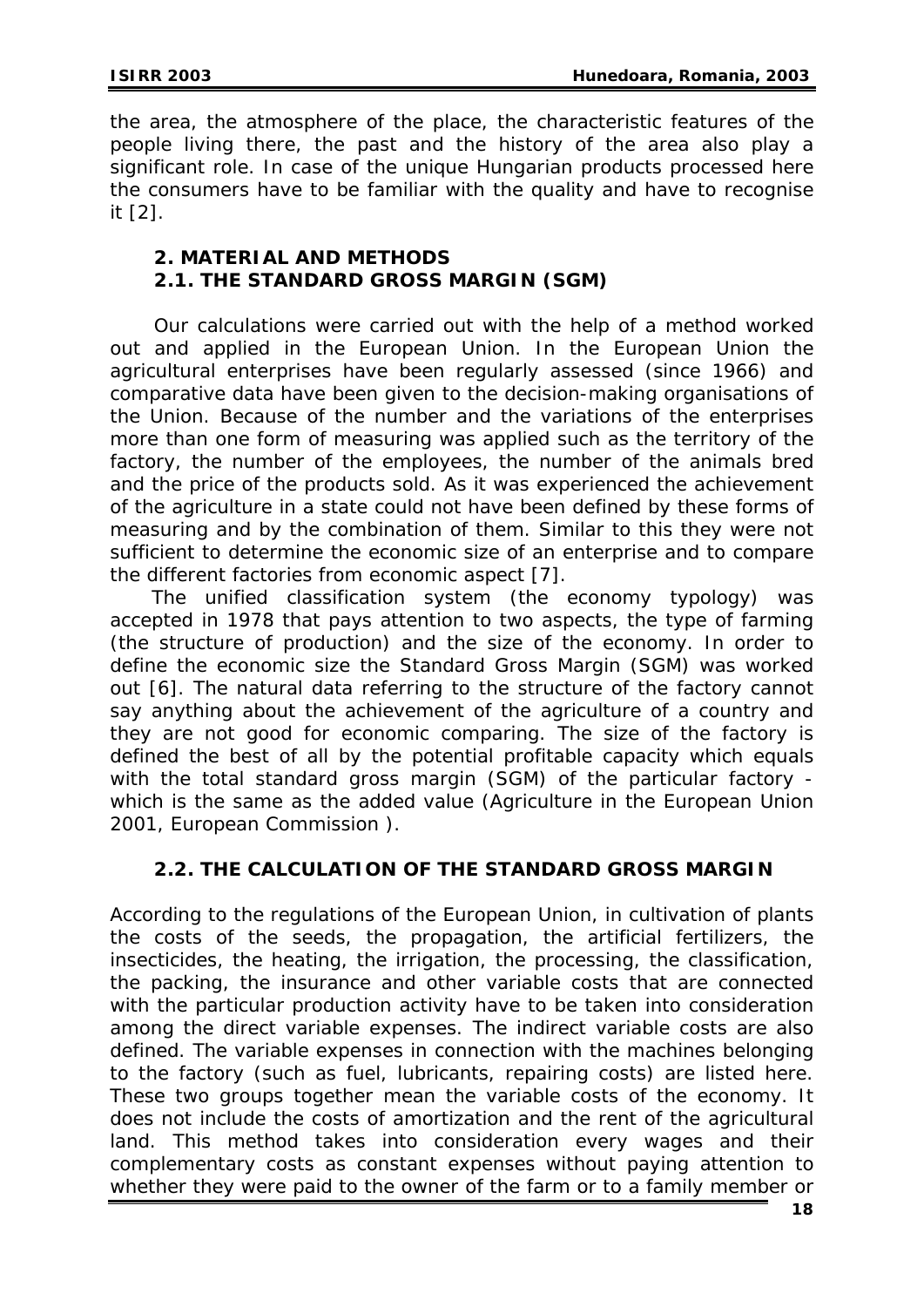to an employee. The amortization costs of the tangible assets, the rent of the agricultural land and the general costs are referred to as constant expenses [3].

The SGM1 and SGM2 index numbers can be calculated on the basis of the relations mentioned above.

SGM1 = sales – direct variable cost (direct material costs)

 SGM2 = sales – direct variable cost – indirect variable cost (the direct material costs and the direct costs of machine work are deducted from the sales). The SGM2 index number is in fact the gross income [8].

## **2.3. THE NECESSITY OF LIVE LABOUR**

The basis of the economy producing unique Hungarian products is to deal with growing plants that assure the costs of living for a long time; can be easily produced in the south of the Great Hungarian Plain, can be easily sold in the market and can be produced by *own live labour.* 

The necessity of live labour has to be determined especially in the harvesting and the selling period. It can be calculated on the basis of detailed producing technology. In this essay we determine the area that a family can cultivate on its own – without employing workers seasonally. If we take a family with four members we calculate with three manpower units. In our earlier research the working days and working hours in cultivation of plants were defined. These data are essential to calculate the necessity of live labour especially when we plan the working peak. In the harvest phase we calculate with 7-10 working hours per manpower units a day. The family can perform 200-250 hours every ten days.

### **3. RESULT***S* **AND DISCUSSION 3.1.THE ASSESSMENT OF THE CUCUMBER GROWN IN MÉHKERÉK**

# *The economic assessment of the cucumber grown in Méhkerék*

The training system for growing cucumber assures bigger quantities and better quality comparing to the plough-land cultivation. The cost of it is 0.9-1.1 million Ft per hectare that does not include the farmer's labour. This system can be planned for ten years and can be applied when growing tomatoes as well. A particularity of growing cucumbers intensively is that the size of the desired product is in inverse relation to its yield and average price. The yield is lower if we pick cucumbers every day which are 1cm-3cm, 2cm-5cm and 3cm-6cm big and their price is higher. In the model we plan to pick 3cm-6cm and 6cm-9cm big cucumbers every two days.

From among the direct variable expenses the costs of artificial and organic fertilizers, pesticides, plants, irrigation and other variable costs were calculated in our project. The direct variable cost of the cucumbers grown on family farms with the help of training system and irrigation is 150,000 forints per hectare. In our technology 200,000 forints per hectare varible cost was calculated taking into consideration the running and the repairing costs of the machines of own property. The total variable cost in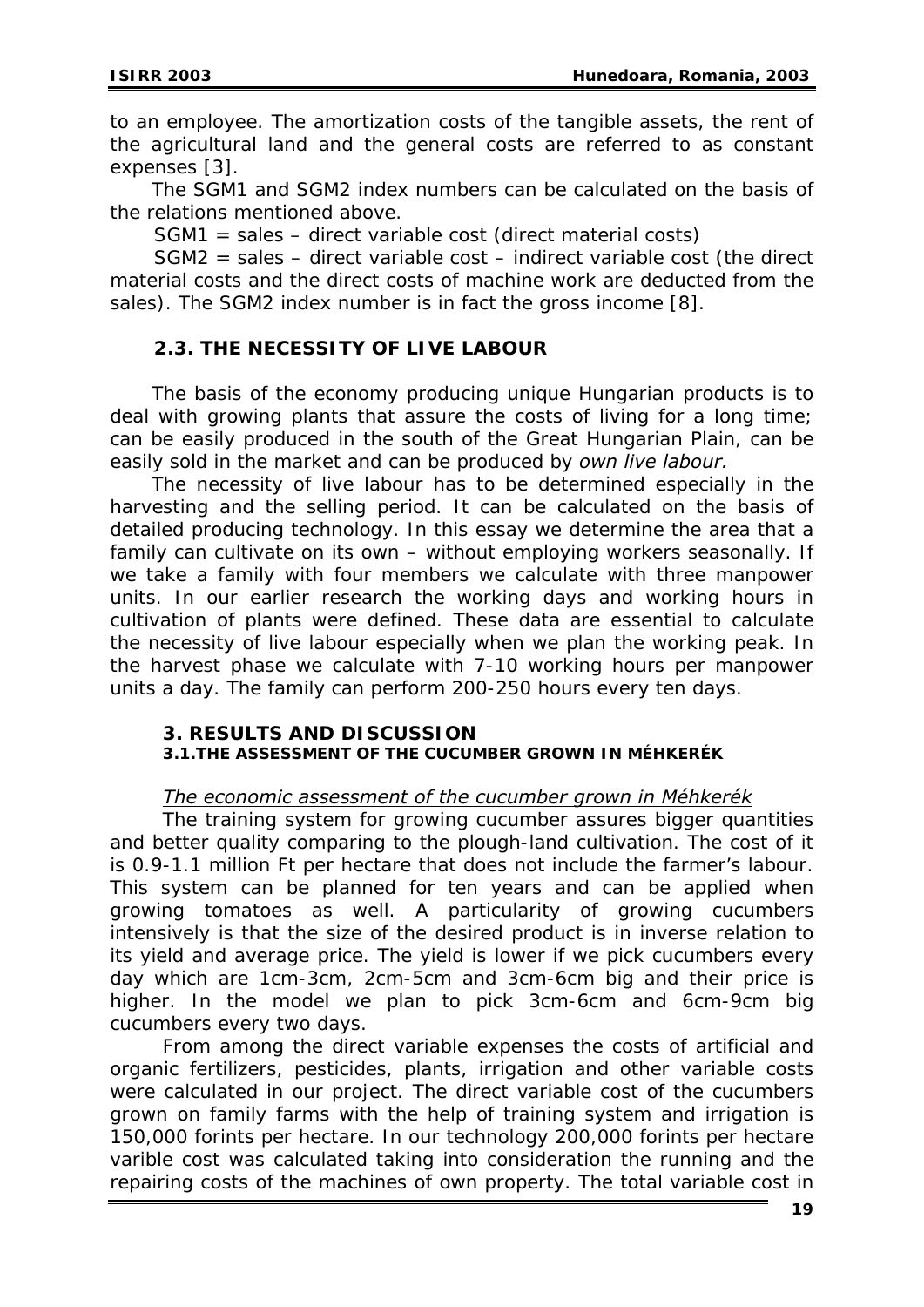a year (350,000 forints) was compared to the probable income. The yield can reach 80 tons per hectare in the south of the Great Hungarian Plain if irrigation is applied. The 60-forint average price could assure the farm a 4,800,000-forint income. We must not forget about the fact that such an intensive planting culture requires 200,000-forint costs per hectare at the beginning taking only an average data. This cost cannot be taken into consideration among the expenses (according to the terminology of the European Nations). Similarly to this the salary cannot be deducted although the application of live labour is the highest in case of growing plants in the fields.

SGM1 =  $4,800,000$  Ft income - 150,000Ft direct variable cost = 4,650,000 Ft/year/hectare.

 $SGM2 = 4,800,000$  Ft income - 150,000Ft direct variable cost -200,000 Ft indirect variable cost =  $4,450,000$  Ft/year/hectare.

The need for live labour is the greatest first when planting starts. If own labour is used, the work can be finished in time. The next peak of work appears during harvest when 540 working hours of live labour per hectares are needed. Taking into consideration the number of the working hours, one family can manage 0.51-hectare-post system area without employing working seasonally. The area that can be cultivated by the family on average assures only 2,269,000 Ft SGM.

*The SWOT analysis of the cucumber grown in Méhkerék*

The *strong point* of the product is that it can be easily stored in a cool place if not damaged. The pickled cucumber made from it is a popular product. The *weak point* of the product is that there is no characteristic feature marked. The consumer does not know where the product is from and why it is better than other cucumbers. The Greek cucumber is a competing product in the western and northern market places. The market place can be made wider with specific target groups. This product is not a main but a complementary product therefore the target group has to be defined taking into consideration the fact when the product is consumed. *Possibilities.* The product should be made more famous with the regular use of an emblem making the origin. Competition and substitution products can involve a *risk.* In the 2000 the share of the Greek cucumber was 80%. In case of a cosmetic product (facial tonic, skin-friendly cucumber) the alternative application possibilities must be marked.

### **3.2. THE ASSESSMENT OF THE ASPARAGUS GROWN IN SAND**

### *The economic assessment of the asparagus grown in Sand*

The basis of the production is the asparagus plantation, which has a good effect on the farming. After planting there are three or four years without harvest but the field must be cultivated although there is no income and no other plants can be grown meanwhile to utilize the area. The cost of plantation and cultivation is 2,000,000 Ft in the proportion of 85+5+5+5 every year. Besides this 1600 working hours are needed. The factor cost of one hectare is 2.6-3 million Ft. The length of the period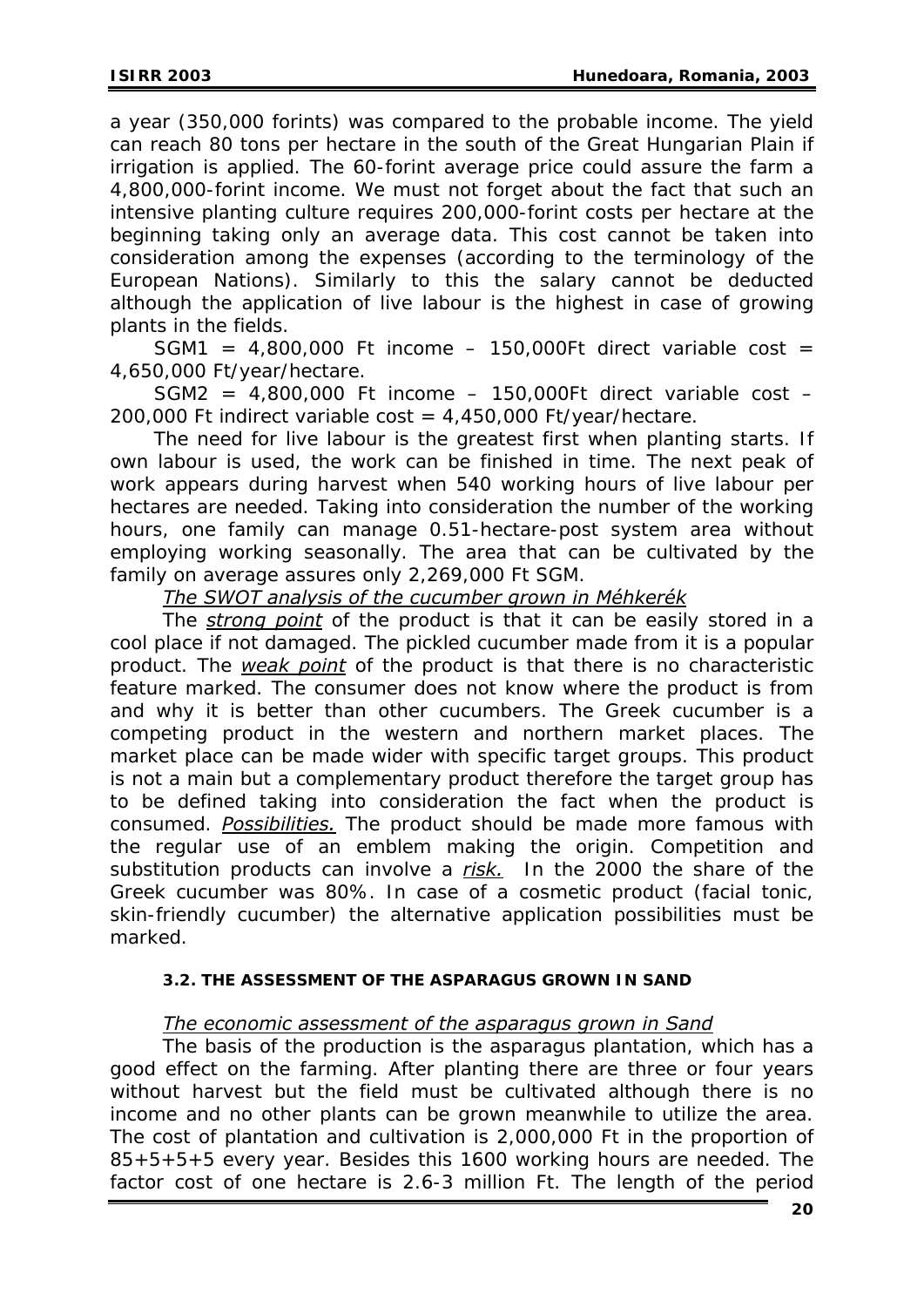when there is harvest is 6-8 years. The accountable depreciation is 15% a year. During this period the quantity of the yield is not the same: in the first two or three years it is growing, then it is stagnating for two or three years and after that it is decreasing. In this model we calculate with the yield of a stagnating year.

The variable cost of the enterprise is encumbered with almost 54,000 Ft per hectare. This includes the costs of the materials, the artificial and organic fertilizers, the pesticides, the packing and the processing. The indirect variable cost of the farm – according to our survey - is 42,000 Ft which gives a result of a total 96,000Ft variable cost. In the south of the Great Hungarian Plain – taking into consideration the areas not abounding in nutrients – we can calculate with a five- tonne average yield per hectare. The distribution must be calculated with care with a 400 Ftaverage price. The income is 2,000,000 Ft per hectare. The biggest peak of work appears during the harvest. Taking into consideration the number of working hours 0.97 hectare of asparagus plantation ripening at the same time can be accomplished without employing workers for this season.

SGM1 =  $2,000,000$  Ft income - 54,000 Ft direct variable cost = 1,946,000 Ft/year/hectare

SGM2 =  $2,000,000$  Ft income - 54,000 Ft direct variable cost -42,000 Ft indirect variable cost =  $1,904,000$  Ft/hectare/year. The SGM2 for a 0.97 hectare is 1,846,880.

*The SWOT analysis of the asparagus grown in Sand*

Analysing the *market position* of the product we can state that the production of the asparagus in the sandy soil is increasing. 98% of the product is exported. After having a look at the SWOT analysis of the asparagus grown in Homok we can say that the *strong points* of the product are the following: it can grow in excellent quality, the ones that ripen early assure high profit. It has got a steady market. Low-calorie meals can be made of it. It has got a high mineral and fibre content. It can be bought in bigger supermarkets throughout the year. Products for enjoyment can be made of it what makes the product more valuable. The *weak point* of the product is that it withers easily after harvesting therefore it should get to the market and to the consumer in a short time. In the countries in Western Europe it is a popular delicacy, but it is not well known in Hungary. It cannot be harvested with machines, it requires a lot of live labour. The competing products can mean a *problem.* According to the articles written by experts the new asparagus generation in France will be brought to market only in 3-4 years' time so there will probably be a gap in the countries of the French asparagus. At the same time in Germany the cultivated area where asparagus is grown was increased by 3% in the last years. If we use the *possibilities* we can get a high profit. It can be sold in bigger quantities in the market-places in Hungary and not a very good marketing strategy is necessary. Its value can be higher in processed forms (tinned asparagus, instant soup). The possibilities in the market places in Hungary are completely neglected. The new consumer target groups are vegetarians and people who like